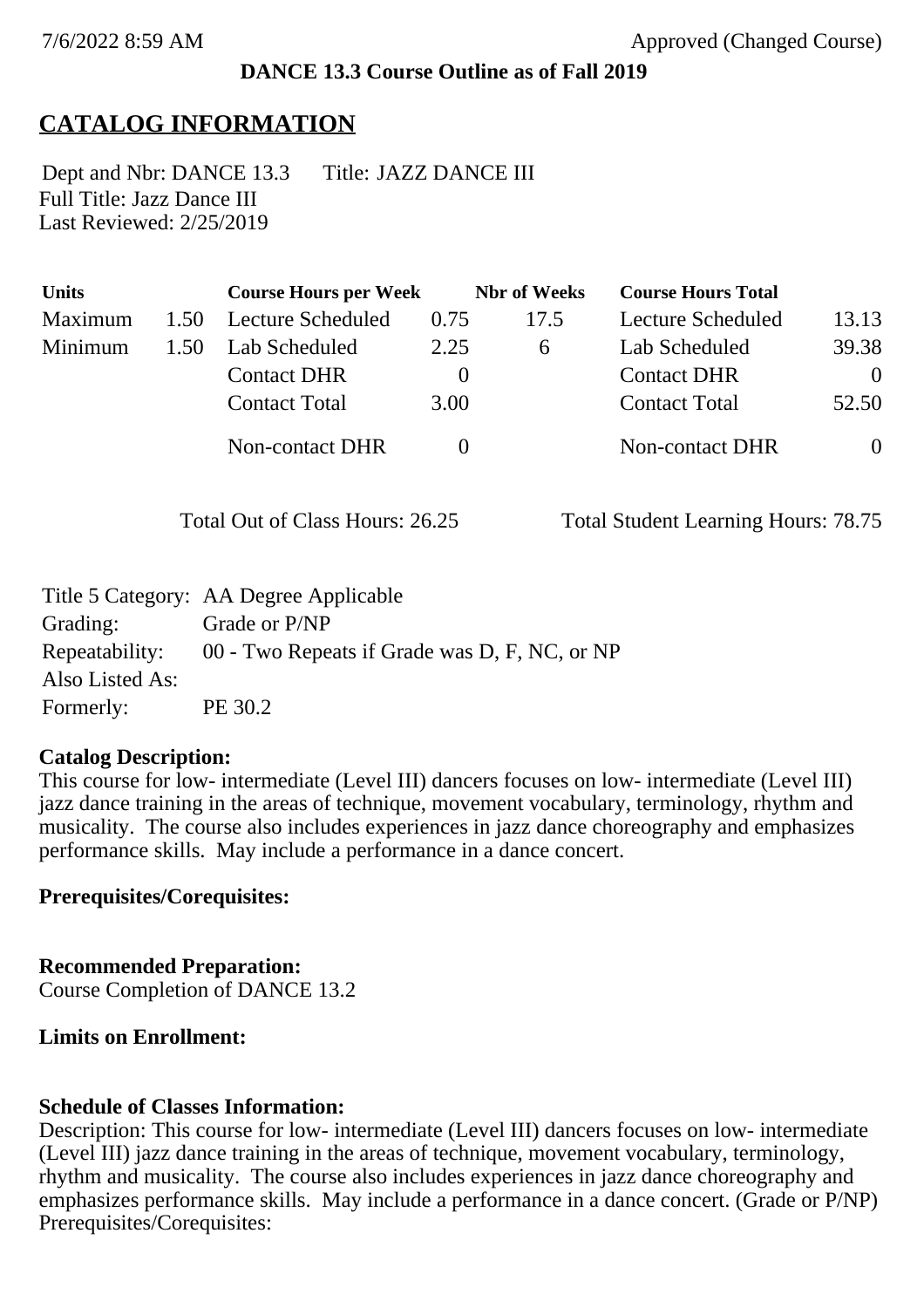# **ARTICULATION, MAJOR, and CERTIFICATION INFORMATION:**

| <b>AS Degree:</b><br><b>CSU GE:</b> | Area<br><b>Transfer Area</b>                 |            | Effective:<br>Effective: | Inactive:<br>Inactive: |           |
|-------------------------------------|----------------------------------------------|------------|--------------------------|------------------------|-----------|
| IGETC:                              | <b>Transfer Area</b>                         |            |                          | Effective:             | Inactive: |
|                                     | <b>CSU Transfer:</b> Transferable Effective: |            | <b>Fall 1981</b>         | Inactive:              |           |
| <b>UC Transfer:</b> Transferable    |                                              | Effective: | Fall 1981                | Inactive:              |           |

**CID:**

### **Certificate/Major Applicable:**

[Both Certificate and Major Applicable](SR_ClassCheck.aspx?CourseKey=DANCE13.3)

## **COURSE CONTENT**

### **Student Learning Outcomes:**

Upon completion of the course, students will be able to:

1. Execute low-intermediate (Level III) jazz dance sequences using applicable dance vocabulary.

- 2. Perform low- intermediate (Level III) jazz dance choreography.
- 3. Choreograph a low- intermediate (Level III) jazz dance combination or short dance.

### **Objectives:**

Students will be able to:

- 1. Utilize jazz dance terminology to describe low-intermediate (Level III) jazz dance exercises, technical principles, and movement vocabulary.
- 2. Perform low-intermediate (Level III) jazz dance warm-ups, techniques, stretching and strengthening exercises, and movement combinations.
- 3. Describe technical principles incorporated in low-intermediate (Level III) jazz dance and apply these to the execution of intermediate jazz dance movement.
- 4. Display performance skills in the performance of low-intermediate (Level III) jazz dance movement sequences.
- 5. Perform low-intermediate (Level III) jazz dance movement in one or more jazz dance styles.
- 6. Identify basic rhythmic concepts incorporated in low-intermediate (Level III) jazz dance and relate them to the execution of dance movement.
- 7. Count low-intermediate (Level III) jazz dance movement sequences.
- 8. Critique a jazz dance performance or piece applying low-intermediate (Level III) jazz dance concepts.

### **Topics and Scope:**

- I. Level III Jazz Dance Terminology and Corresponding Movement Vocabulary
- II. Level III Jazz Dance Technique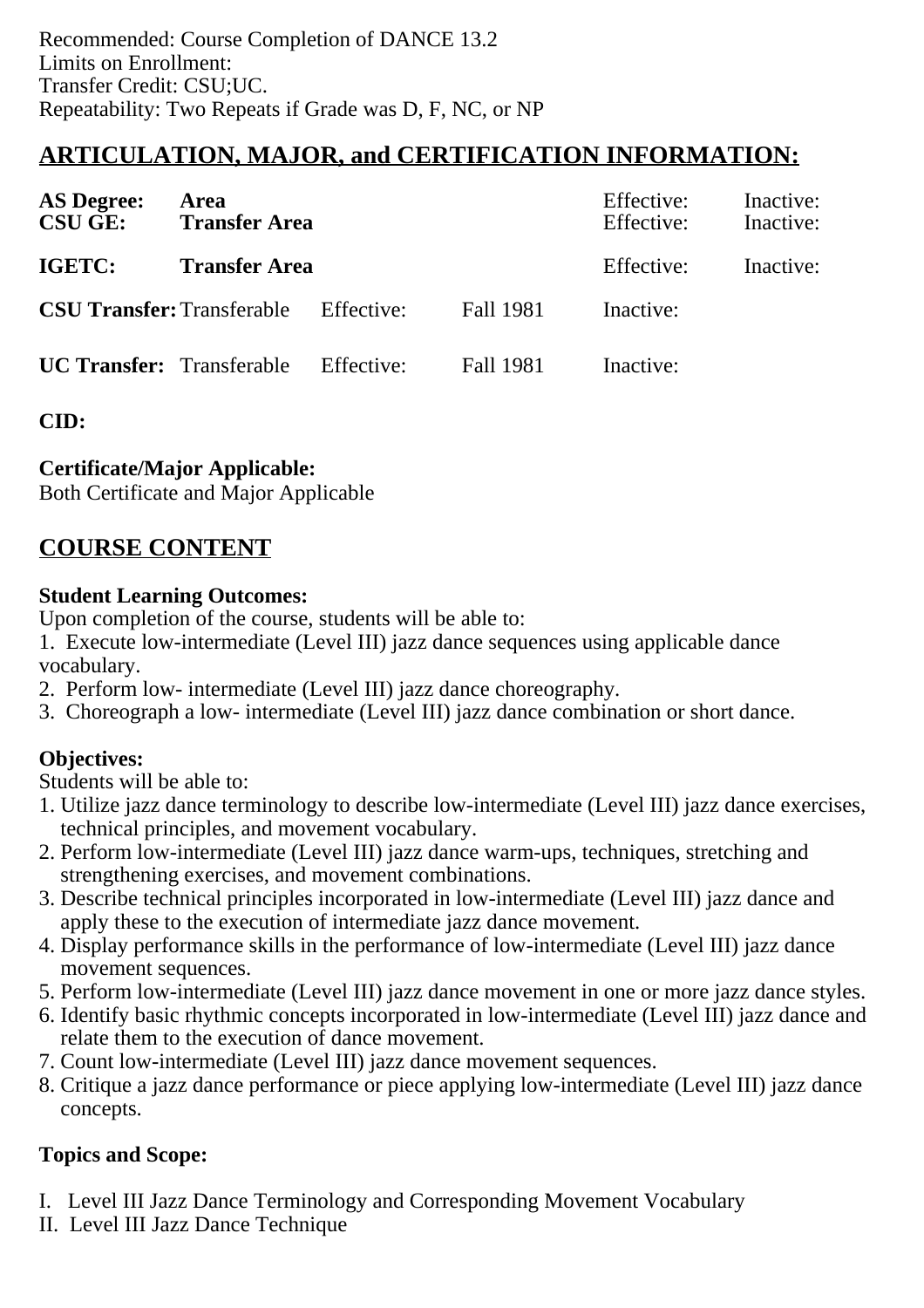- A. Technical principles
	- 1. Alignment
	- 2. Balance
	- 3. Extension
	- 4. Turn-out
	- 5. Inward rotation of the legs
	- 6. Moving from the center
	- 7. Isolation
- B. Floor work
	- 1. Stretching
	- 2. Strengthening
- C. Jazz dance locomotor movements
	- 1. Steps
	- 2.Turns
	- 3. Leaps
	- 4. Aerial movements
- D. Linking movements: Across the floor and center combinations
- III. Picking Up and Retaining Choreography
- IV. Rhythm and Counting Music
- V. Style
	- A. Jazz dance movement qualities
	- B. Exploring styles (e.g. Latin Jazz, Classical Jazz)
- VI. Performance Skills such as:
	- A. Projection
	- B. Dynamics
	- C. Musicality (reflecting musical mood, accents, dynamics, etc. in the performance of dance movement)
	- D. Managing performance anxiety
- VII. Choreographing a level III Jazz Dance Combination or Short Dance
- VIII. How to Execute Level III Jazz Dance Movement
	- A. Verbal descriptions
		- 1. Dance terminology
		- 2. Use of imagery
		- 3. Biomechanics (anatomical and kinesiological references)
	- B. Demonstration of movement
	- C. Tactile information (hands-on)
	- D. Kinesthetic awareness-enhancing tools or methods
	- E. Corrections
- IX. Critiquing Jazz Dance Choreography What to Look for in a Jazz Dance Piece

All topics are covered in the lecture and lab portions of the course.

## **Assignment:**

Lecture-Related Assignments:

- 1. Weekly practice of instructor choreography and dance skills covered in class sessions
- 2. Choreography of a jazz dance solo
- 3. Performance of exercises to strengthen and/or stretch muscle groups required to execute dance movements
- 4. Written critique of a dance piece or performance (based on a performance from the current semester, or for video viewing option, instructor will provide or approve a video) (2 - 3 pages)
- 5. Reading of handouts and/or selected readings (5 10 pages per week)